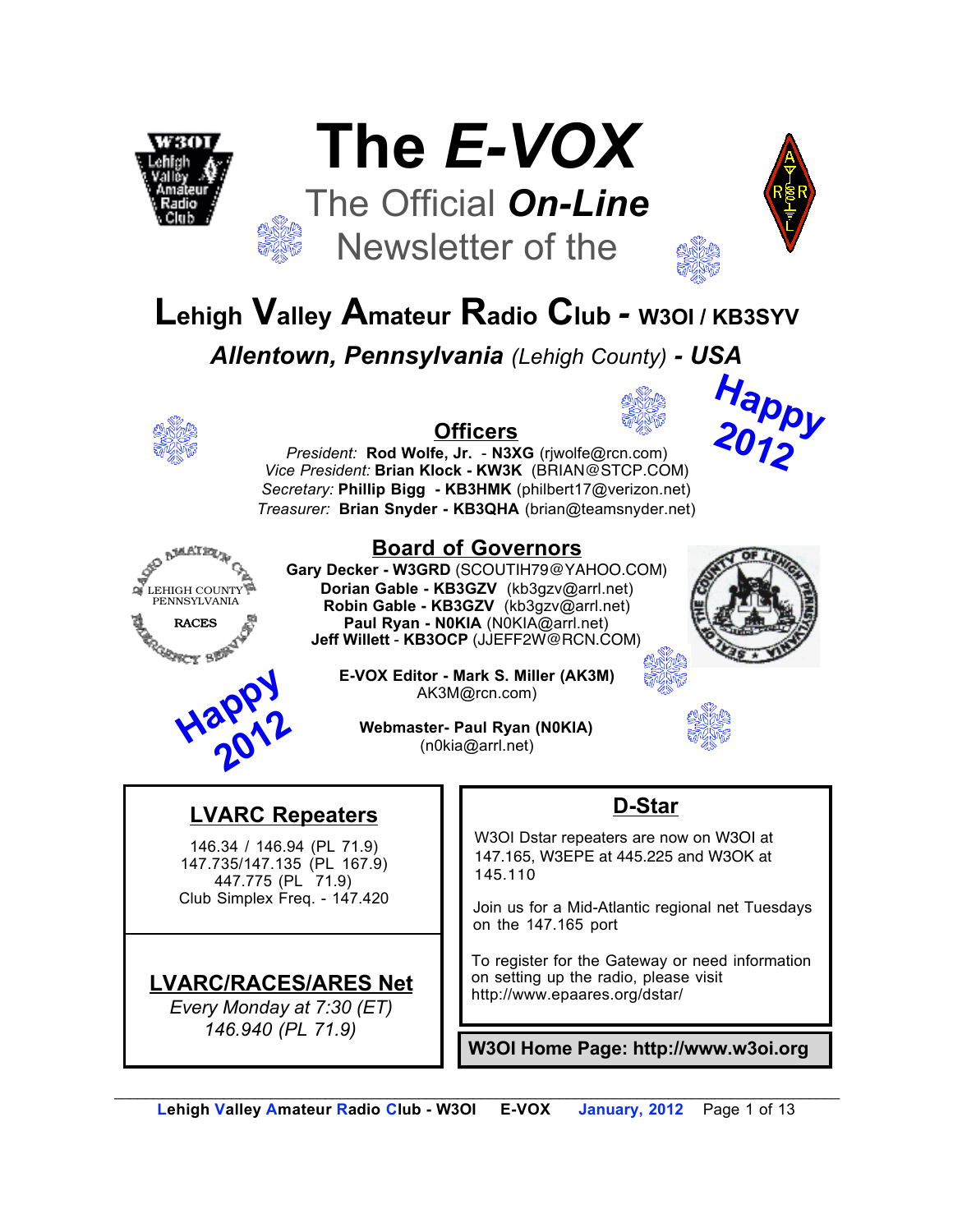## **January 2012 Contents**



|  | page 3<br>). <sup>.</sup> |
|--|---------------------------|
|  | $$ page 3                 |
|  |                           |
|  | $l_{\dots}$ page 6        |
|  |                           |
|  |                           |
|  | page 9                    |
|  |                           |
|  |                           |
|  | page 12                   |
|  |                           |

## **IMPORTANT LVARC EVOX CHANGES COMING IN JUNE, 2012.**

Come June, 2012, the **EVOX will only be available electronically**. After June, 2012, I will not have access to a copy machine anymore and will **not** be sending the EVOX via US mail to a select few, as I have in the past. Provided I have a viable email address for you, you will receive the EVOX via email in a pdf format or it will be available on the club's website as always. -- *Mark (AK3M)* ed.

> **Newsletter submissions can be sent to Mark (AK3M) at AK3M@rcn.com**

**Your submissions can be text and/or graphics.**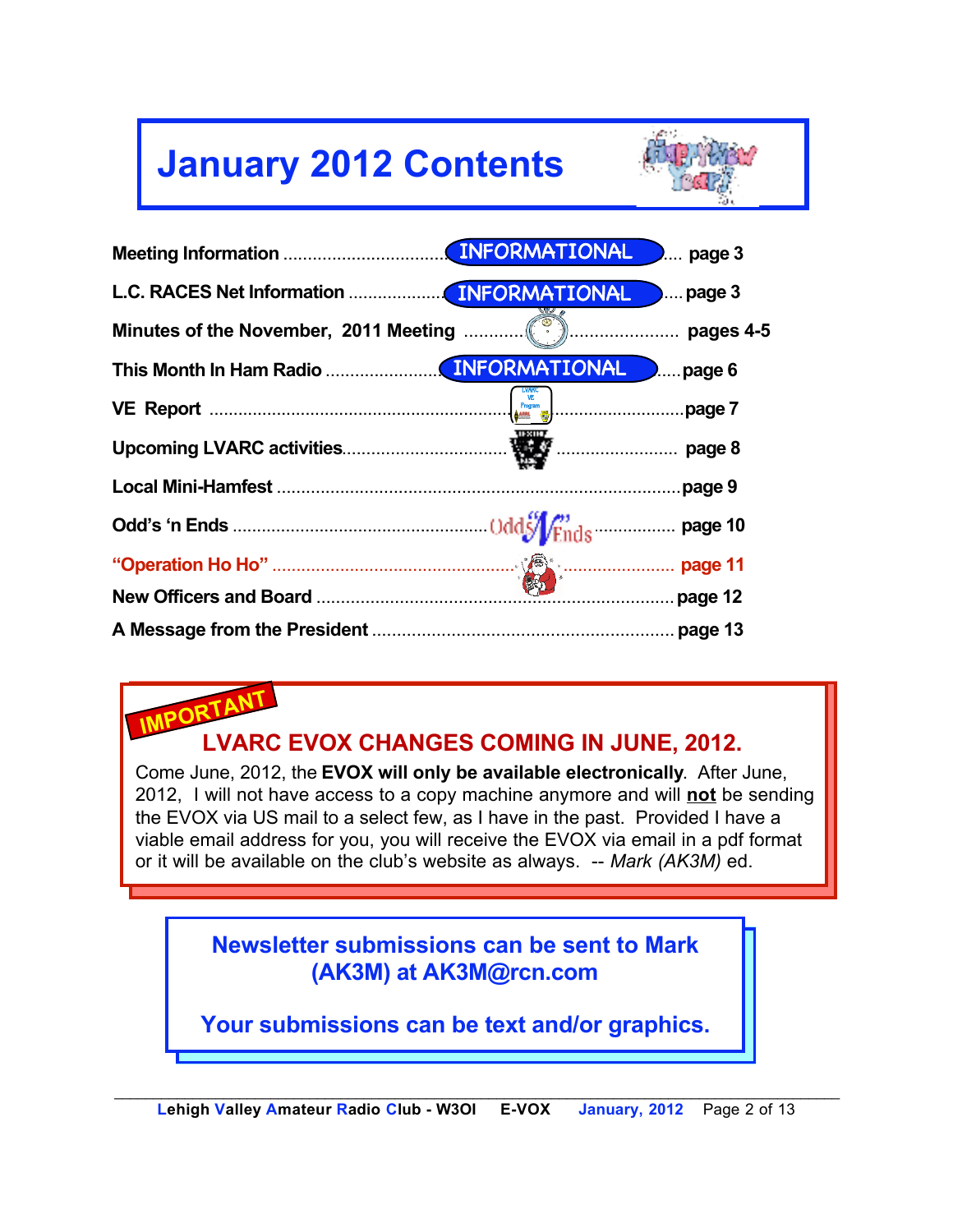

**The January, 2012 LVARC meeting will be held on January 2 , 2012 at the Tri Clover Fire Company at 7:30 pm.**

# **LVARC / RACES NET**

**Don't forget to check into the Monday Night LC/LVARC/RACES Net on 146.94 (PL 71.9) with an alternate frequency of 147.735/147.135 (PL 167.9) The Net begins at 7:30 pm local time (ET).** 

> *Many* **club announcements will be heard there !**

### **Monday Night RACES/ARES Check-In Summary - 2011**

| <b>Month</b>                                                                                                                                                |                       | <b>Number of</b><br>Check-In's                                          |                                                                | <b>Number of</b><br><b>Nets/Mondays</b>   |
|-------------------------------------------------------------------------------------------------------------------------------------------------------------|-----------------------|-------------------------------------------------------------------------|----------------------------------------------------------------|-------------------------------------------|
| January<br><b>February</b><br>March<br><b>April</b><br><b>May</b><br>June<br>July<br><b>August</b><br><b>September</b><br><b>October</b><br><b>November</b> | MATEUR RADE<br>SERVEY | 137<br>147<br>128<br>112<br>104<br>100<br>80<br>129<br>70<br>129<br>104 | Lehigh County<br><b>CIVIL EMERGENCY</b><br><b>Pennsylvania</b> | 4<br>4<br>4<br>4<br>3<br>4<br>3<br>5<br>4 |
|                                                                                                                                                             |                       |                                                                         |                                                                |                                           |

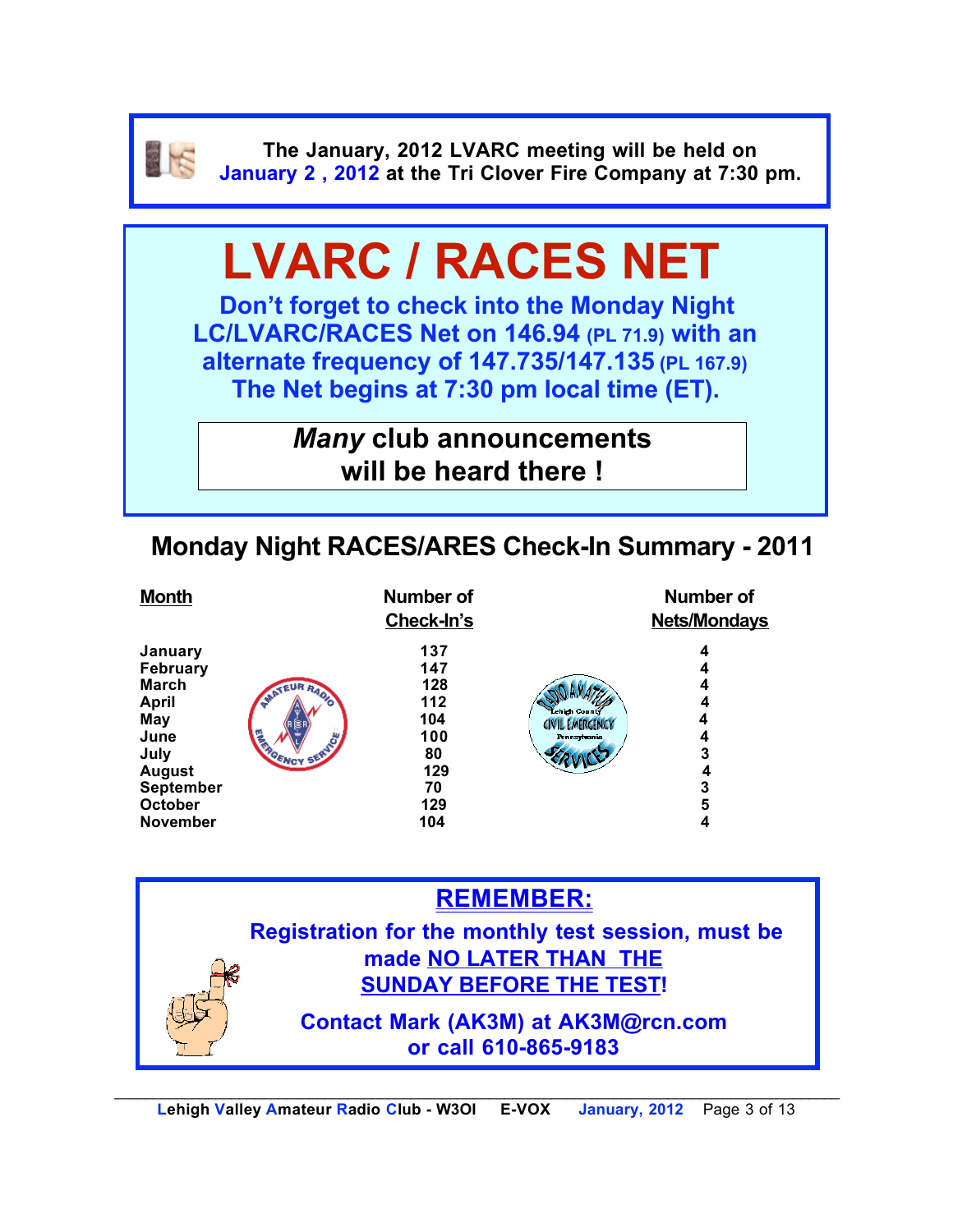#### **Minutes of the December, 2011 LVARC Meeting** de - Phil (KB3HMK)

The meeting was called to order by President Wolfe at 1925 Hrs, (EST / EDST).

The meeting opened with the Pledge of Allegiance, and then a moment of silence was observed for Silent Keys.

There were a total of 26 members in attendance, and the club was joined by no guests. The following Board Members were present at the meeting: Rod – N3XG, Craig – N3TSY, Phil – KB3HMK, Brian – KB3QHA, Dave – N3GRH, Paul – N0KIA, Robin – KB3GZV and Brian – KW3K.

Corrections additions to the minutes: None Noted Approved by: Carl – AA3IX Second by: Chuck – WB6CDY Carried (Y/N) Y

Treasurer's Report (Brian – KB3QHA) Starting Balance: \$3,930.49 Ending Balance: \$3,913.36 Approved by: Bruce – KA3TIU Second by: Craig – N3TSY Carried: (Y/N) Y

#### Committee Reports:

Repeater: Both the UHF and VHF d-star antennas are separated now. They are also higher on the tower. The antenna for 147.135 repeater was disconnected when the tower climbers were working on the other antennas. This antenna will need to be replaced soon. The board will discuss it at the first board meeting of the New Year. Lehigh County will be replacing the 146.94 repeater sometime early next year. They will send bids out to get a new one. We should have a new repeater by the end of next year.

Program: Tonight is the annual cookie cruncher. The food already smells good. January will be "Bring Your HT and We Will Do Fun Tricks With It". Rod will also have his meter to test it out if you want to. We are in need of programs for February and March. If anyone is interested in doing a program, please contact Rod.

The hands on night is December 20. Bring your laptop and ht with you to do FL Digi sending.

Volunteer Examiners: At the November 18, 2011 test session, one tested and one passed. CONGRATULATIONS to: Jack Lourghan who tested for and earned his Technician license! Jack received his call, KB3WSC, on November 23, 2011 just in time for Thanksgiving.

Old Business: The club will do another vest order in January. The panels for the vests are being worked on.

The Delaware Lehigh Heritage Corridor the club for there participation in the marathon that they did. They donated \$200 to the club. Rod thanked everyone who helped out.

(Minutes cont. on page 5)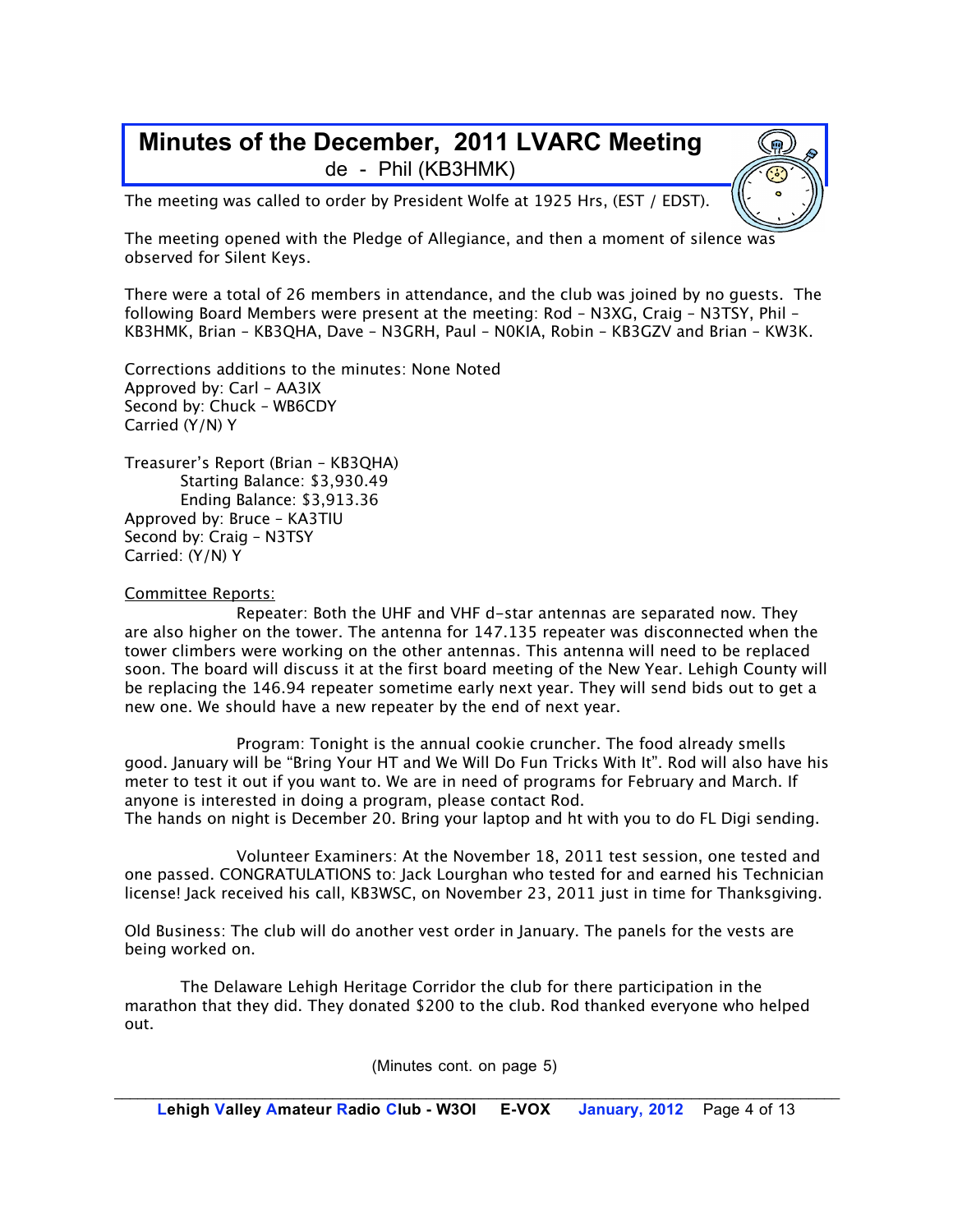(Minutes cont. from page 4)

Rod thanked all the members who helped out with the various events for the year

The holiday raffle tickets are due tonight. If you don't have them tonight, Rod needs them by Saturday.

**New Business:** Rod asked for two members not running for office to be tellers for the 2012 elections. John (AB3LZ) and Craig (N3TSY) volunteered.

Rod asked for a motion to declare all unopposed positions for 2012 elected. Chuck (WB6CDY) made the motion and it was seconded by Walt (KE3SP). The motion passed.

The votes were tallied and the following members were elected to the board for 2012. Jeff – KB3OCP

Gary – W3GRD Robin – KB3GZV Dorian – KB3GZW Paul – N0KIA

Congratulations to all who were elected for 2012. Thank you to the members who served for the 2011 year.

Rod presented the following members with certificates of appreciation for the work that they did for the club through out the year.

> Bruce – KB3FIH Jeff – N3MFT Brian – KW3K Bob – WB3W Paul – N0KIA Mark – AK3M Charlie – N3WXO

Rod then presented Charlie (N3WXO) with Pres Schuler award for 2011. This award is presented to a member for there Excellence in Service for the year.

Rod asked for a motion to make two donations on behalf of the club. The first is \$100 to Tri-Clover Fire Company for the use of there meeting room. The second is \$50 to the Red Cross of the Lehigh Valley for the use of a room for VE testing. The motion was made by Carl (AA3IX) and seconded by Bruce (KB3FIH). The motion passed.

The LVARC Monthly Business Meeting Closed at 2010 hrs, EST. Motion by: Chuck – WB6CDY Second by: Bruce – KA3TIU In favor: Y

Respectfully Submitted de KB3HMK, Secretary.

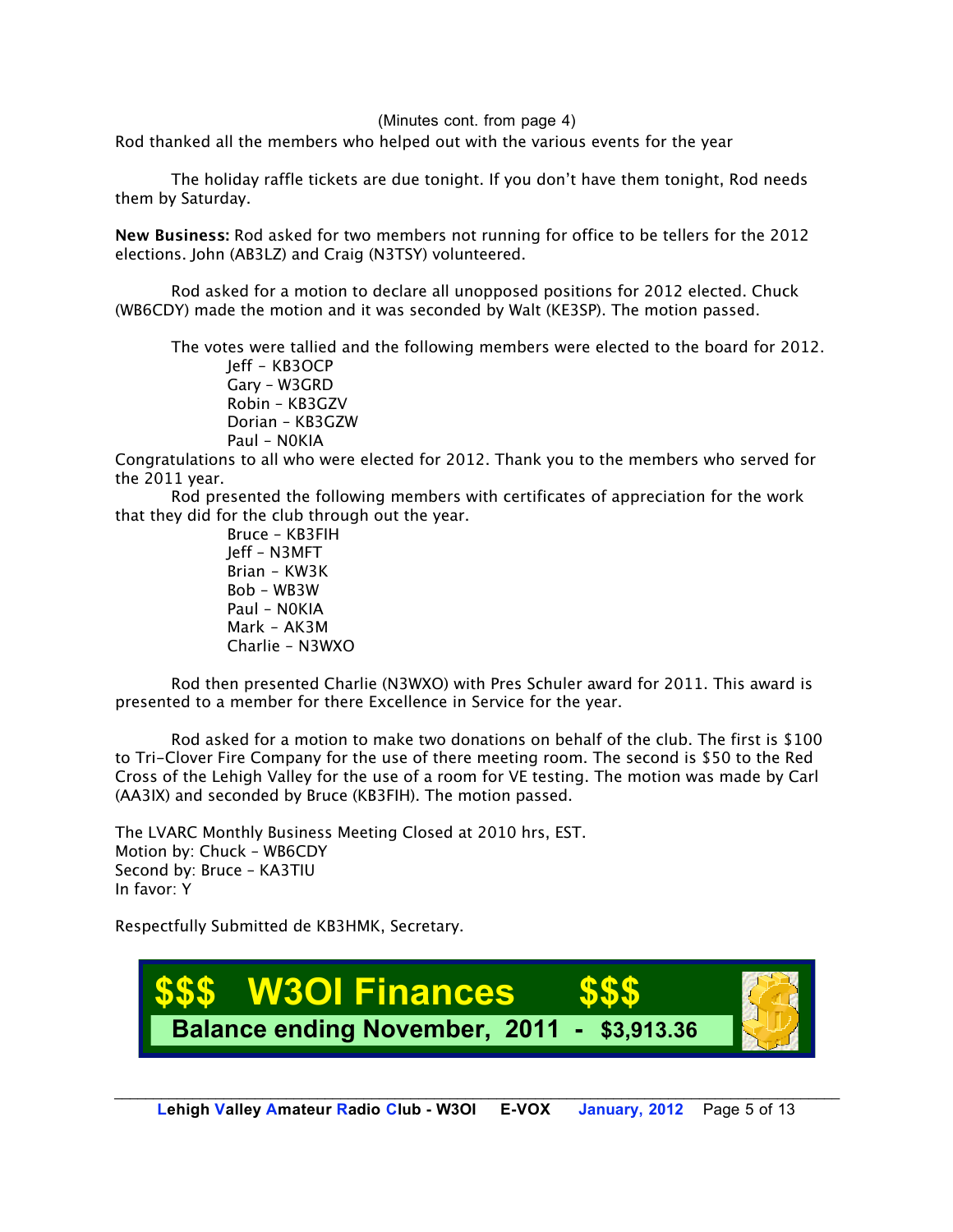# **This Month In Ham Radio**

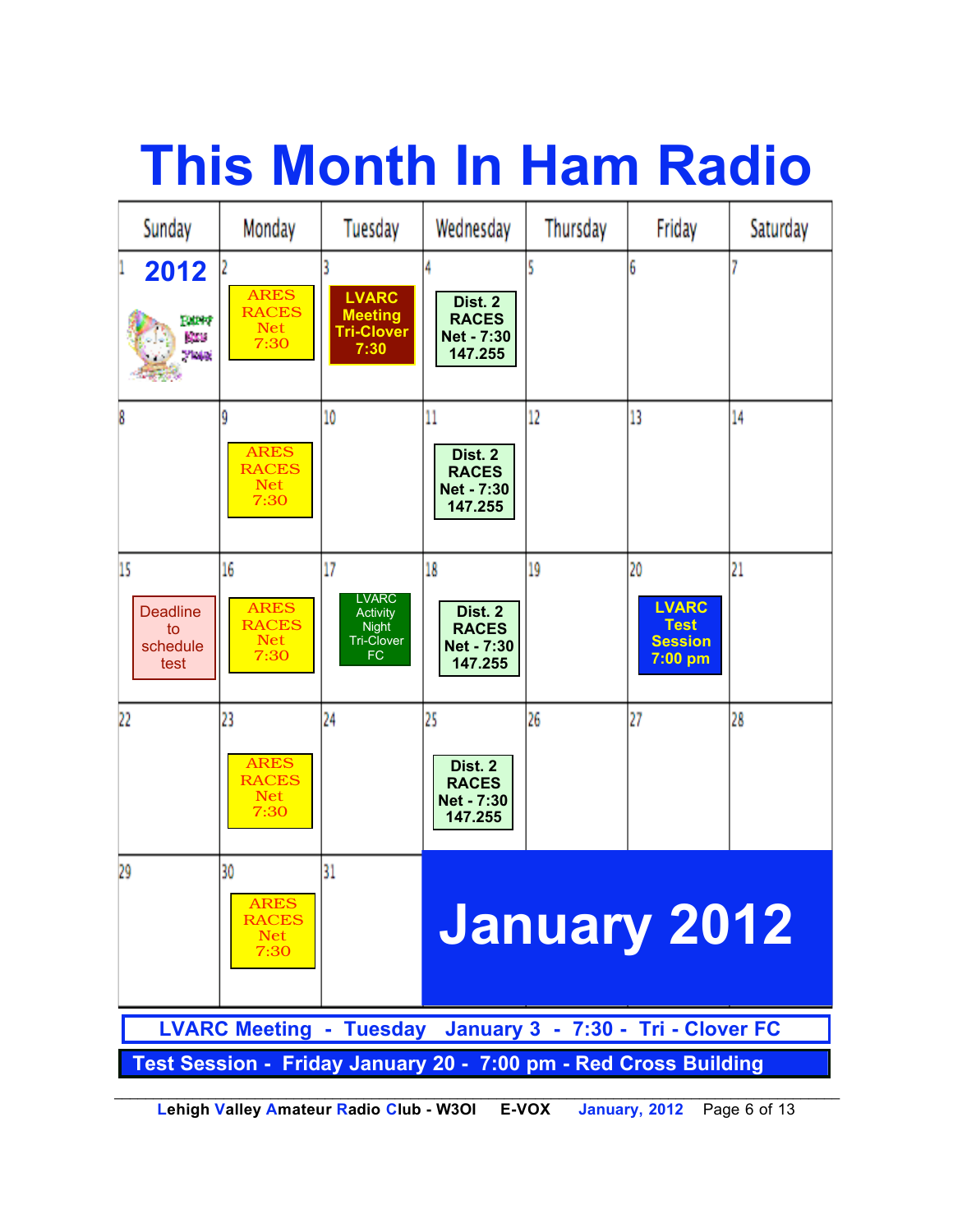#### LVARC Activities/Events **Mark your Calendar PRINT, CLIP and POST**



 **Monday January 2 --- LC RACES/ARES Net - 7:30 pm (146.94) Tuesday January 3 --- LVARC Meeting (7:30 - Tri Clover FC) Monday January 9 --- LC RACES/ARES Net - 7:30 pm (146.94) Sunday January 15 --- Deadline to schedule for license exam Monday January 16 --- LC RACES/ARES Net - 7:30 pm (146.94) Tuesday January 17 --- LVARC Activity Night (7:30 - Tri Clover FC) Friday January 20 --- LVARC test session (Registration required) Monday January 23 --- LC RACES/ARES Net - 7:30 pm (146.94) Monday January 30 --- LC RACES/ ARES Net - 7:30 pm (146.94)**

**There may be additions and deletions to the above dates. Listen to the Monday Night Net, the newsletter and announcements at meetings for changes.**



**REMEMBER: The LVARC offers amateur radio testing.** If you want to obtain your entry level license or if you wish to upgrade, the LVARC can help.

Test sessions are given the 3rd Friday of each month. **REGISTRATION IS REQUIRED!!! Registration must be made no later than the Sunday before the Friday test session.**



**To schedule a test or for more information, contact Mark (AK3M) at AK3M@rcn.com or call 610-865-9183.**

Have an article, diagram or an opinion you would like to share with the LVARC members in this newsletter? Send it to Mark (AK3M). You can submit VOX material in any form. Send it via email (AK3M@rcn.com) or US mail (5508 Hale Ave - Bethlehem, PA 18017). You can send pictures, diagrams or text. **The newsletter needs YOUR material to continue!**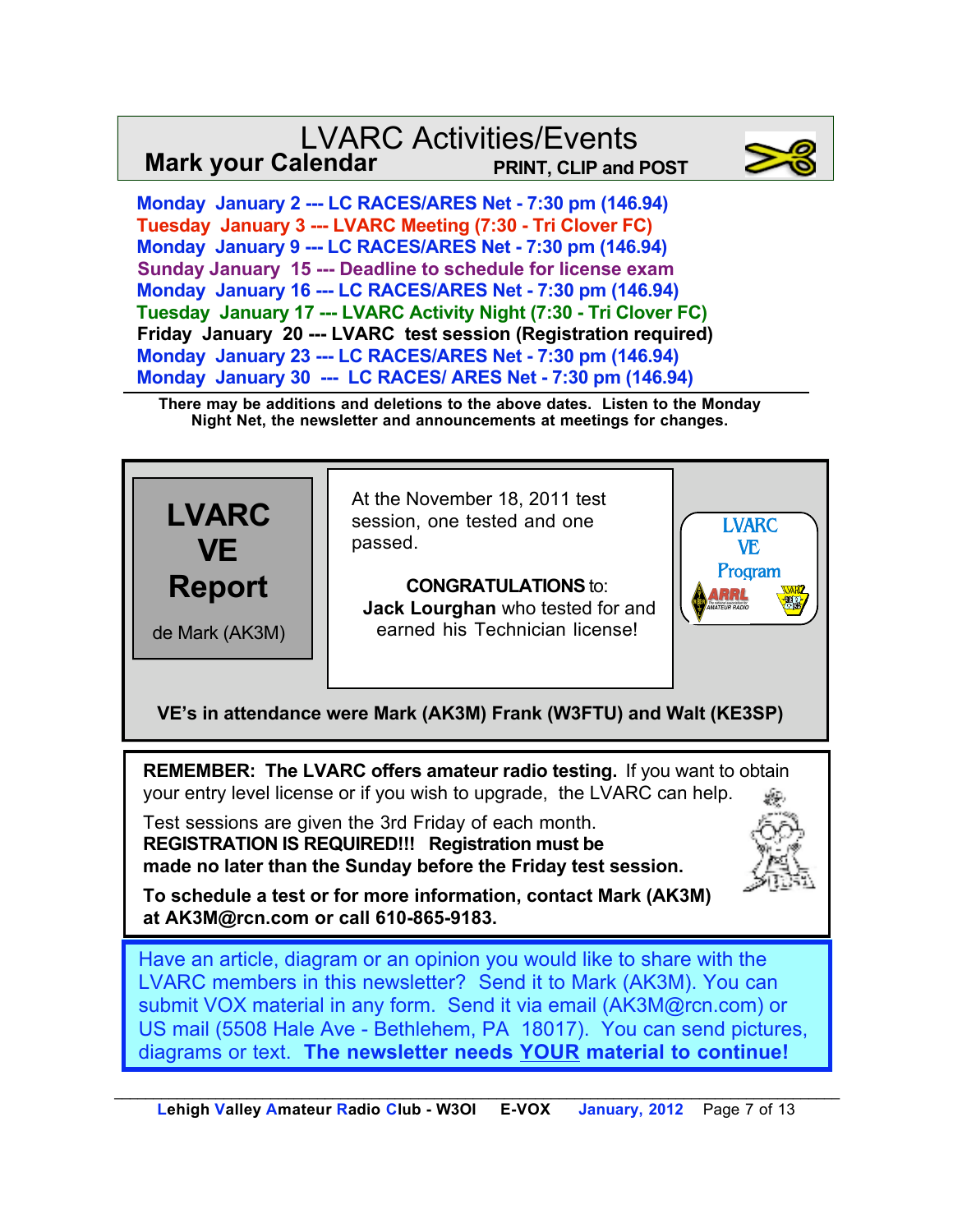#### **2012 LVARC/ARES Events**

**May, 2012** - St. Joseph the Worker 5K **May, 2012** - LVRR 1/2 Marathon **June 22-23, 2012** - Field Day **September, 2012** - LVHN/VIA Marathon **October, 2012** - Women's 5K Classic





## **How can you help** *YOUR* **club in 2012? YOUR club needs your help.** Volunteer

your talents in 2012. Maybe you want to send something for the newsletter, volunteer for an ARES event(s) or present a program at a meeting. *Your* 



*LVARC participation is essential to the continued success of the LVARC!*

**GROWTH** of Amateur Radio - The number of licensed Amateur Radio operators now exceeds **700,000**!!! (Source: QST, December, 2011, p12).

*"Every man should be born again on the first day of January. Start with a fresh page. Take up one hole more in the buckle if necessary, or let down one, according to circumstances; but on the first of January let every man gird himself once more, with his face to the front, and take no interest in the things that were and are past." ~ Henry Ward Beecher*

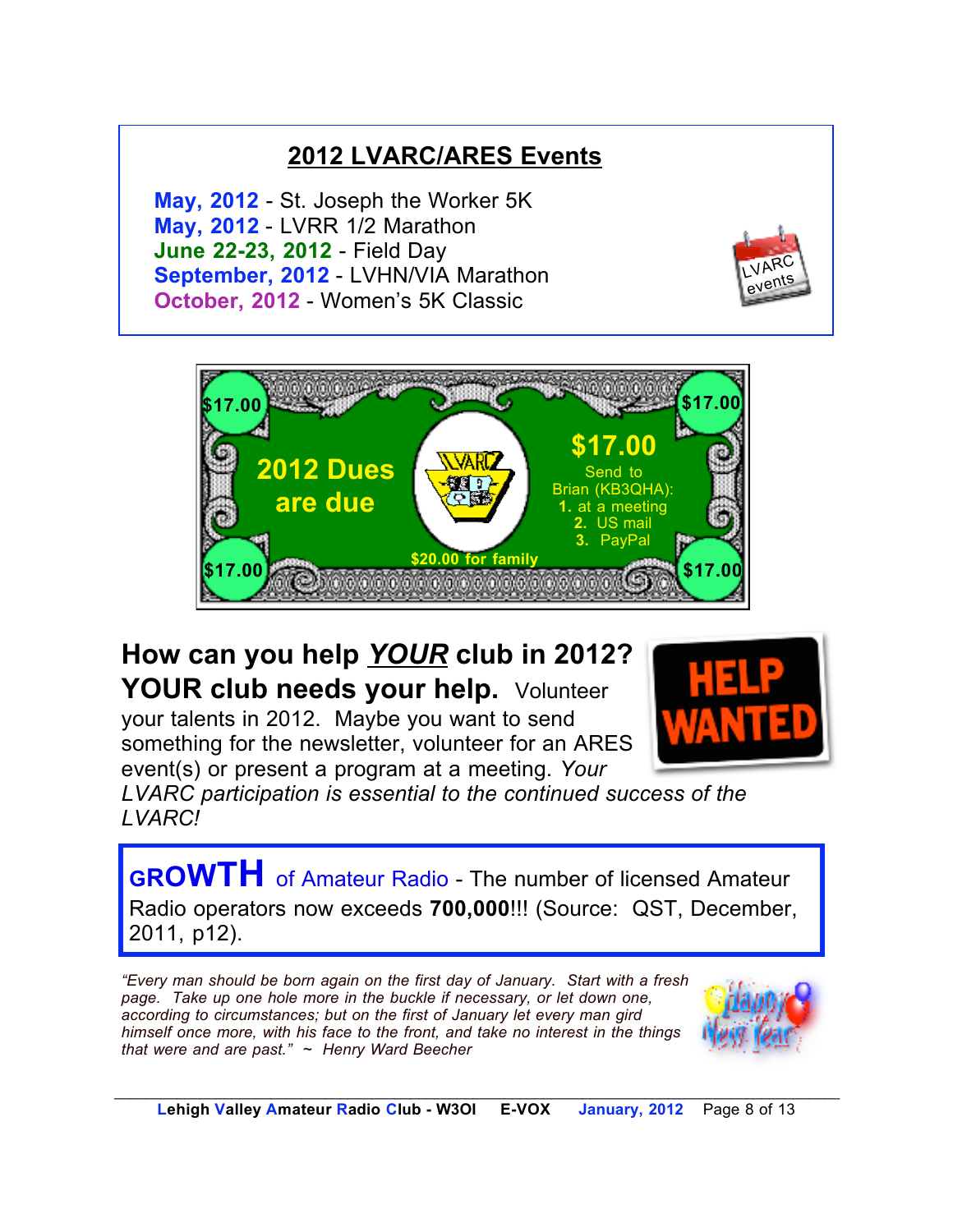#### **Local Mini-Hamfest!** - **DLARC's Annual Mini-Hamfest on March 1, 2012.**

This event will be held at our spacious new Meeting quarters, Bethlehem Area Vo-Tech, located at 3300 Chester Avenue, Bethlehem, 18020. (This is just a few blocks NW of the Nancy Run Fire Co. where we've met for the last 2 years, now under renovation.)

Tables will cost only \$2, and may be shared. Admission is free. There is also plenty of level parking, offering a welcome improvement to our Members, friends, and guests with accessibility issues.

Here are links to a map and printed directions:

http://maps.google.com/maps?f=q&source=s\_q&hl=en&geocode=&q=3300+Chester+Ave,+Bethl ehem+PA+&sll=37.0625,- 95.677068&sspn=89.105607,156.09375&safe=active&ie=UTF8&ei=C87sSZzgMo-2NI7- 2JUB&cd=1&z=14&iwloc=A

http://www.bethlehemavts.com/Directions%20to%20School.pdf

**READER SUBMISSION** 

de Chuck (WB6CDY)

--Malware Forces New Zealand Ambulance Dispatchers to Turn to Manual Radio (November 15& 16, 2011)

A malware infection on the New Zealand Ambulance Service computer network forced dispatchers to use manual radio systems. The problems persisted for two days. Dispatchers were unable to communicate with drivers through on board mobile data terminals. The problems meant that drivers were not able to receive information about the calls to which they were responding.

http://www.theregister.co.uk/2011/11/15/nz\_ambulance\_malware\_outbreak/ http://www.msnbc.msn.com/id/45293551/ns/technology\_and\_science-security/ http://computerworld.co.nz/news.nsf/news/mystery-virus-disrupts-st-johns-ambulance-service [Editor's Comment (Northcutt): A reminder that if everything is computer controlled, malware can rule the world, critical systems need an "old school" method.]

I guess we could consider ham radio emergency backup as an 'old school' method.....?



**Quiz** --- **True or False?** Answer in the February newsletter. **Ivan Dixon who played Sgt. Kinchloe on Hogan's Heroes is actually a licensed amateur radio operator and sent real CW messages on the show instead of just acting and playing with the key.** 

Keep your email current. You should be receiving the EVOX via email. If you have not been getting the EVOX via email, contact Mark (AK3M) at AK3M@rcn.com. Also, let Paul (N0KIA) know your current email address.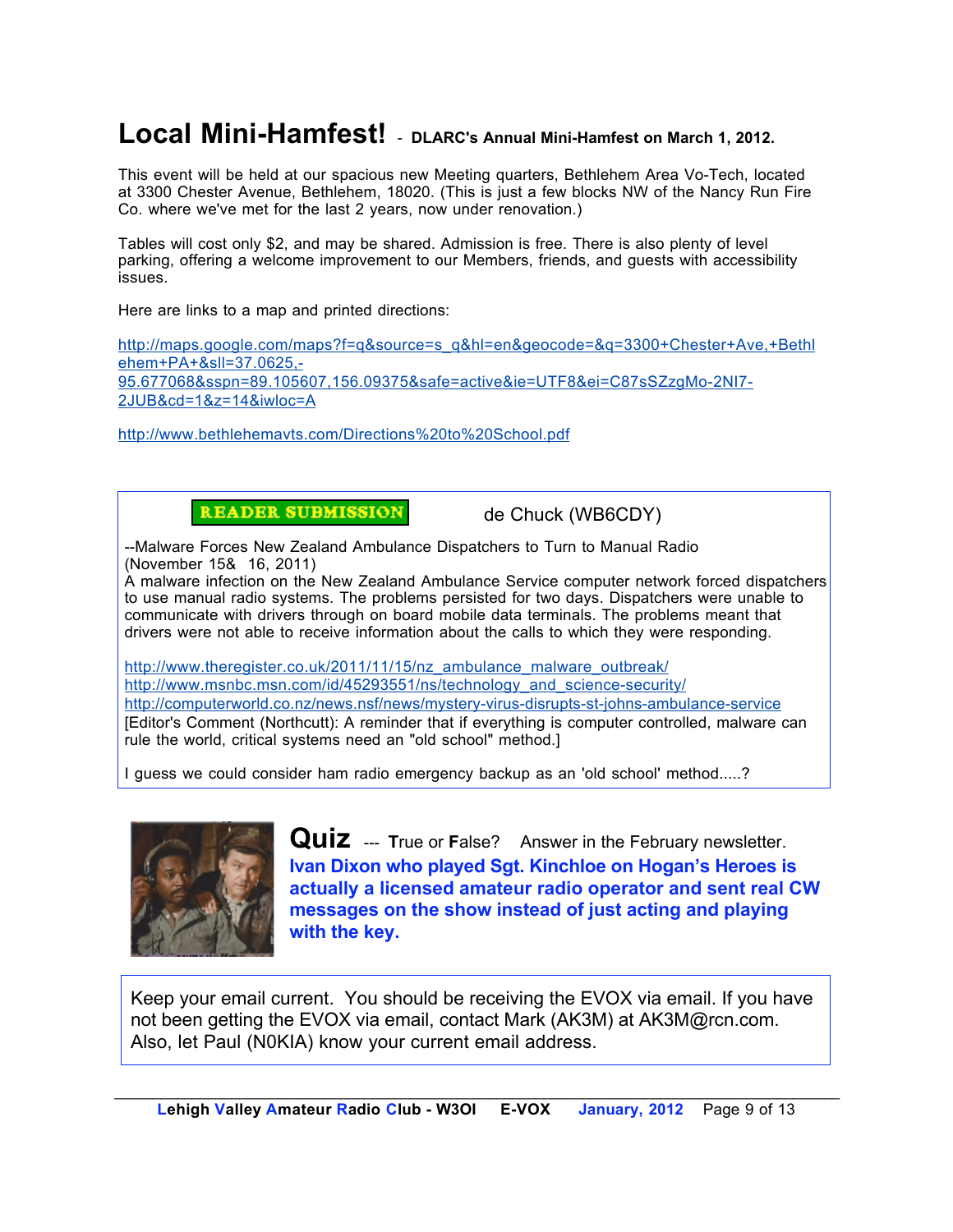## THE MORNING CALL

**What was the name before it was the "Morning Call?"** (From the December, 2011 EVOX) *Answer: The Critic*

de Larry (NR3R)

**READER SUBMISSION** 



**CONGRATULATIONS** to **Jack Longhran** who tested at the November 18, 2011 test session. Jack received his call on Wednesday November 23, 2011 just in time for Thanksgiving. Jack's call is **KB3WSC.** Welcome Jack if you hear him on the air.



**FYI** - If you have not been called on the Monday Night Net, your name has been removed from the roster. This simply means that you have not checked in for a month. If you want to be placed back on the role to be called alphabetically by suffix again, you merely need to check in when "late comers" or "newcomers" are called.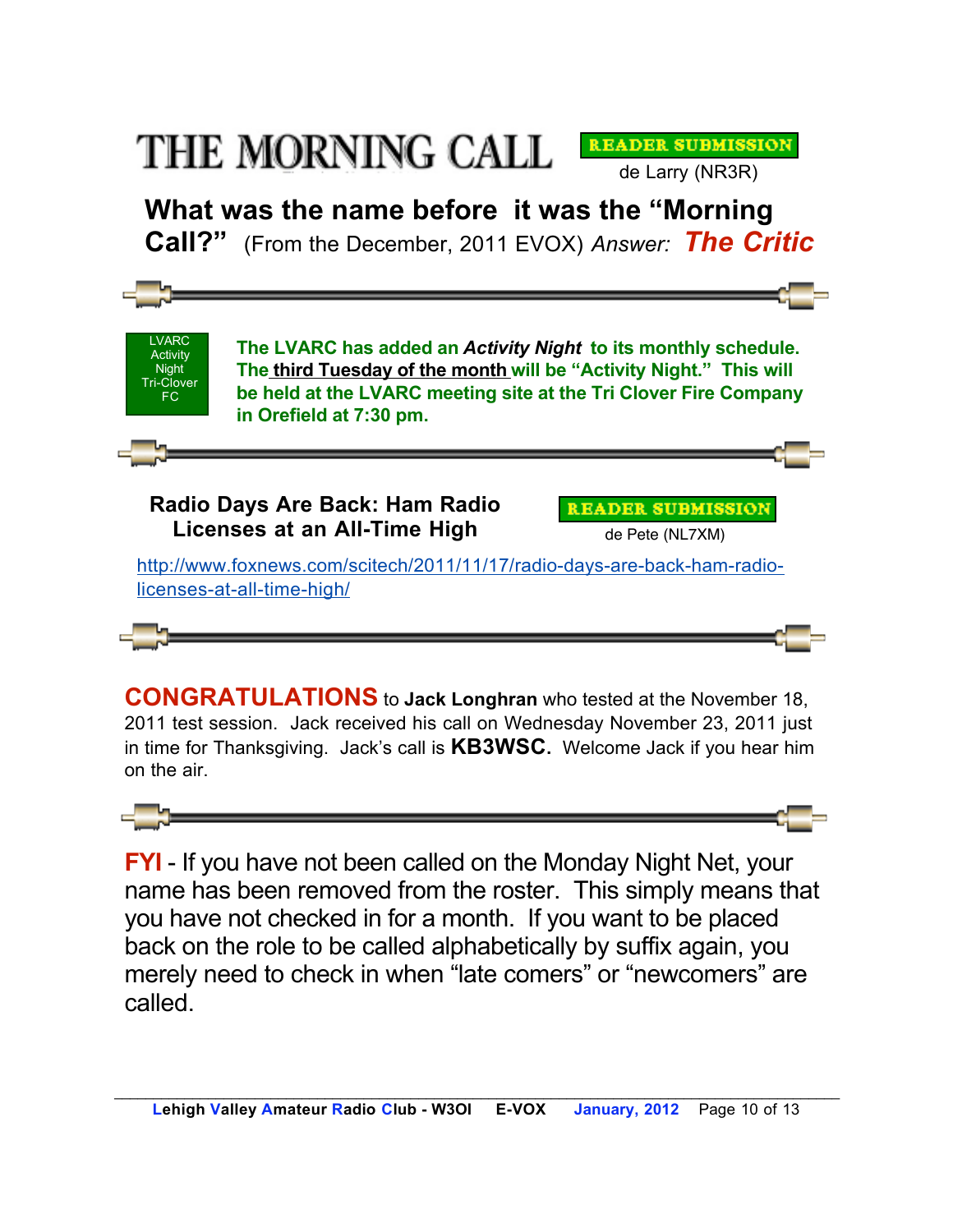

"Operation Ho HO, 2011" was held on Sunday December 18. Larry (NR3R) is the chief "elf," who is responsible for all the shopping and ordering and picking up the shirts which sport, "I Talked to Santa on Amateur Radio." The following pictures show the items that the children received on our visit.

and the elves enjoy this event probably more than the children. The parents and staff have been For those who are new to the club or not aware of this event, let me explain. Several of the LVARC "elves," gather at the Lehigh Valley Hospital on Cedar Crest blvd., and visit the children's ward where they get to talk to Santa on amateur radio. This hs been very successful in the past very happy with out visit. Because of confidentiality issues, we are not allowed to take pictures of the children but we are told that they very much enjoy talking to Santa just in time for Christmas!



December 18, 2011 started out cold but no snow or ice, which is great news for the LVARC elves. That meant that the event was a go without the worry of bad WX! The elves met at 0900 in the lobby of the Lehigh Valley Hospital on Cedar Crest Blvd. We were met by Dawn, the Child Life Specialist, and off to the pediatric unit we went! Santa was shown his room at the North Pole while the elves began their visits to the children's rooms. Ten children were spoke to santa during the 2 hour visit. They all received a stocking and the famous T-shirt. Although there were about 25 children in the unit this year, due to ages, only ten were visited. Many were 1 or 2 years old. I want to thank Larry (NR3R) for all the shopping of the gifts. Also present were, Mrs. NR3R, Phil (KB3HMK) and his mother Phyllis, Mark (AK3M) and Mrs. AK3M. Below are two pictures of Elf Larry (NR3R) and Elf Phil (KB3HMK). Please note that Phil ust came from church which explains his attire. A far cry from Phil in his kilt!



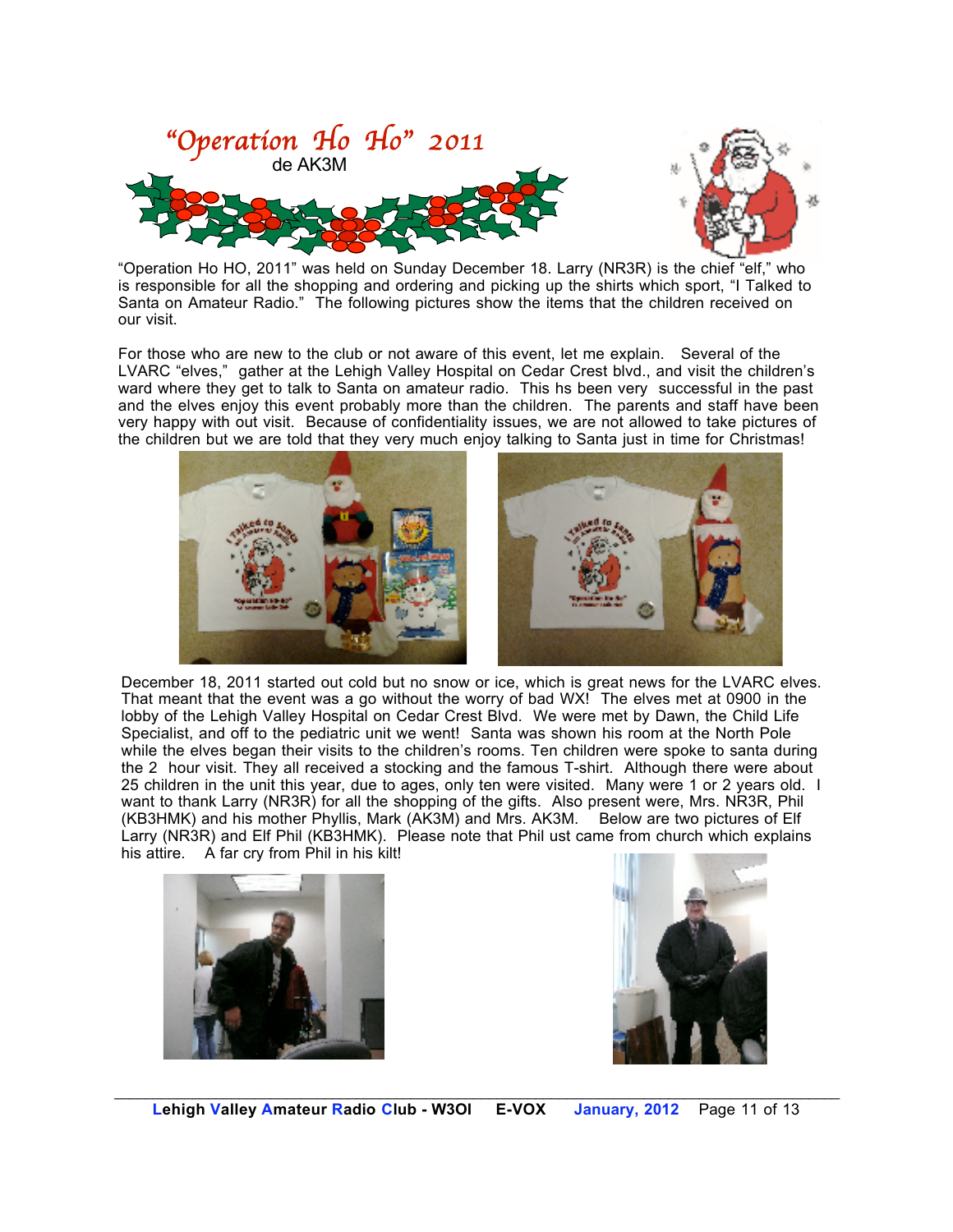



#### **Officers**

*President:* **Rod Wolfe, Jr.** - **N3XG** *Vice President:* **Brian Klock - KW3K**  *Secretary:* **Phillip Bigg - KB3HMK**  *Treasurer:* **Brian Snyder - KB3QHA**

#### **Board of Governors**

**Gary Decker - W3GRD Dorian Gable - KB3GZV Robin Gable - KB3GZV Paul Ryan - N0KIA Jeff Willett** - **KB3OCP**



#### **Ham Radio Features in TV Comedy Show**

**READER SUBMISSION** 

Erik Geissenhainer (AA3ID)

Comedian Tim Allen stars as a radio amateur, Mike Baxter, KA0XTT, in the new ABC TV show Last Man Standing produced by John Amodeo NN6JA.

Tim Allen -- star of Home Improvement, Toy Story, The Santa Clause and Galaxy Quest, just to name a few -- stars in Last Man Standing, an ABC comedy airing at 8 PM (EST) on Tuesday nights.

Allen plays Mike Baxter, KA0XTT, a married father of three and the director of marketing at an outdoor sporting goods store in Colorado whose life is dominated by women. While Amateur Radio has not been prominently featured in the first episodes, according to John Amodeo, NN6JA -- the producer of Last Man Standing -- it is a part of the show and an important part of Mike's character.

The episode that will establish Mike as a radio amateur is currently scheduled to air in mid-January.

In the show he uses an ICOM IC-9100 HF/6 meter/2 meter transceiver and an IC-92AD handheld transceiver.

http://www.arrl.org/news/em-ham-radio-in-hollywood-em-comedian-tim-allen-stars-as-radio-amateuron-new-tv-show